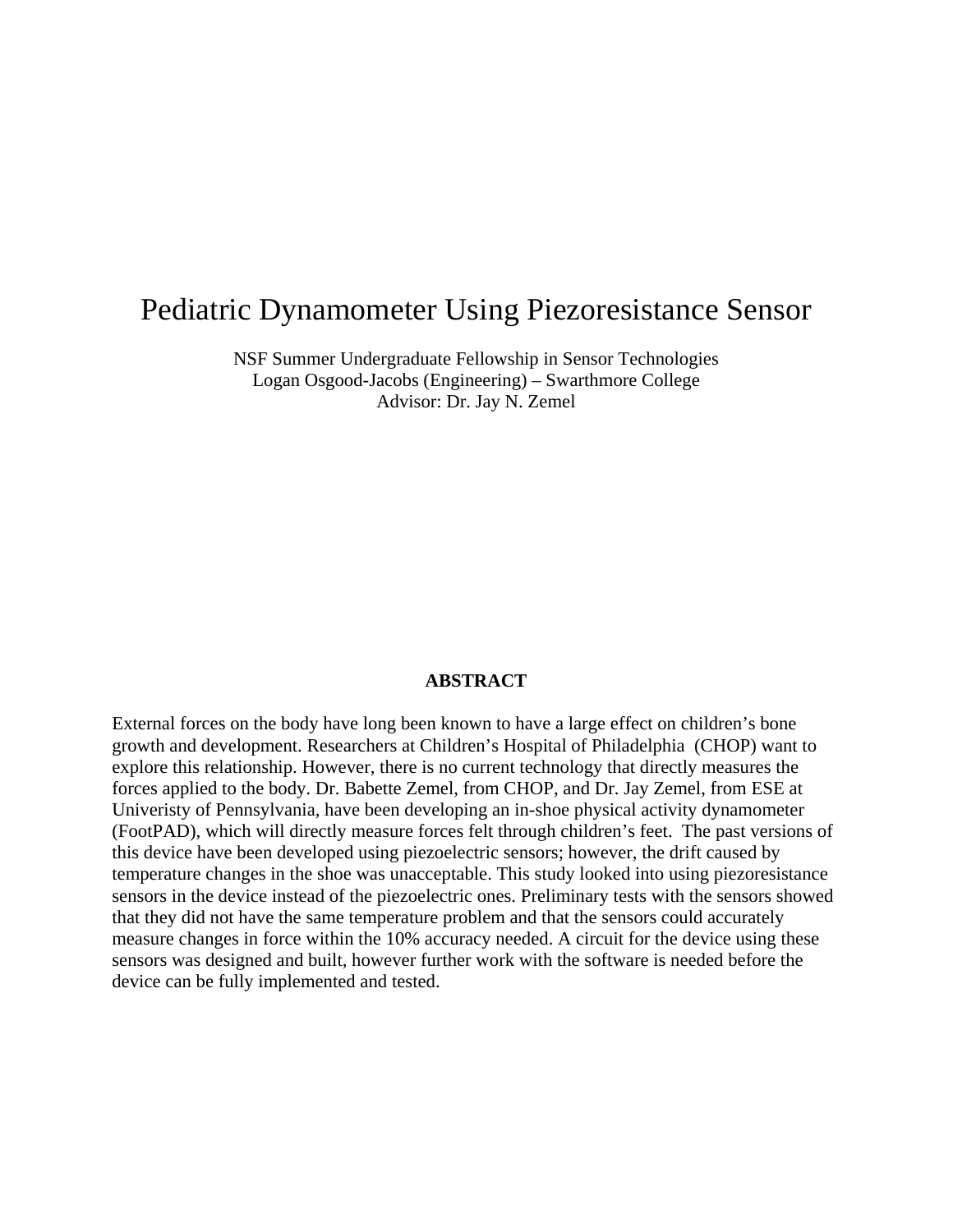## **Table of Contents**

 $\overline{\phantom{a}}$ 

| 4. DESIGN AND BUILD OF THE PEDIATRIC DYNAMOMETER  5 |  |
|-----------------------------------------------------|--|
|                                                     |  |
|                                                     |  |
|                                                     |  |
|                                                     |  |
|                                                     |  |
|                                                     |  |
|                                                     |  |
|                                                     |  |
|                                                     |  |
|                                                     |  |
|                                                     |  |
|                                                     |  |
|                                                     |  |
|                                                     |  |
|                                                     |  |
|                                                     |  |
|                                                     |  |
|                                                     |  |
|                                                     |  |
|                                                     |  |
|                                                     |  |
|                                                     |  |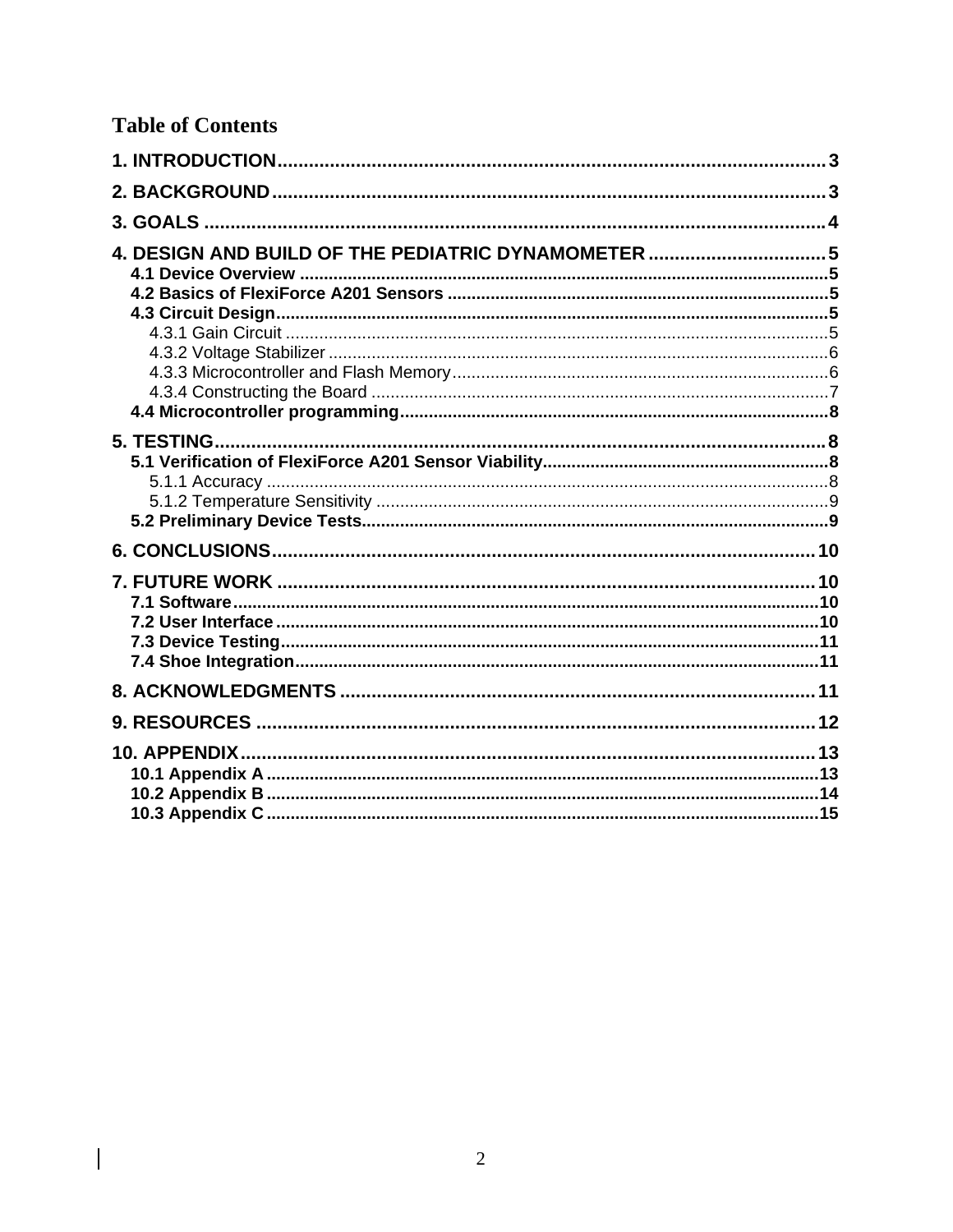## **1. INTRODUCTION**

According to a 1995 study by Riggs and Melton, bone disease causes fractures in approximately 1.5 million people each year. However, as the US population is growing older this number continues to increase.[1] The surgeon general's report on Bone Health and Osteoporosis predicts that by 2020 over half of Americans over 50 will be at risk of developing osteoporosis. Considering the increasing toll on the population, it is important to find the best way to prevent bone disease. Bone diseases decrease bone strength and increases fracture risk by impacting bone density, bone turnover, and bone structure.<sup>[2]</sup> Childhood is the primary time when bone is produced, making this age group the best focus for bone growth and development studies.<sup>[3]</sup> The stronger bones children develop the less risk of bone disease they face in the future.

A widely accepted model for the study of bone growth is the mechanostat theory, which predicts that bone size and mass will be impacted predictably by varying muscle force during growth. Studies of this effect have looked primarily at the correlation between exercise and bone development.<sup>[4]</sup> These studies have shown the importance of childhood exercise for strong bones throughout life.[3] However, it is difficult to directly measure the force of muscle on bone let along directly measure externally applied forces over time in humans. An example of the research needed is what aspect of applied forces has the greatest impact on bone growth and development, i.e is it the peak force, the total force, or the rate of loading that is important? With this information, researchers could develop an exercise regimen that could best improve bone strength.

Most studies have relied on parent and or child surveys, muscle measurement, or accelerometers to get information about the external forces experienced by the child.<sup>[4]</sup> However, survey data is problematic because it is subjective, and outside of extreme activity or inactivity it is difficult to get any accurate information about the intensity of activity. In addition, surveys provide little information about the actual external forces. Accelerometers are a valuable tool when looking at amount of activity. However, they are not capable of measuring static forces and do not take into account the force that would be added from carrying an object.<sup>[5]</sup> Many of these problems could be addressed by a pediatric dynamometer, which would be inconspicuous, e.g. in a child's shoe, and be able to continuously collect data about the forces applied to the user's feet and legs. This would address many of the previous technology problems and the data collected could examine what part of the force has the most impact on bone development.

## **2. BACKGROUND**

Since 2004, SUNFEST fellows and University of Pennsylvania students have worked with Dr. Jay Zemel to develop a pediatric dynamometer.<sup>[6]</sup> The original design fit inside a child's shoe and was able to collect and store data over a reasonable period of time. However, the device used sensors of polyvinylidene fluoride (PVDF), a piezoelectric polymer film that produces a current proportional to the strain along the horizontal axis when the film is bent. However, it was not possible to get reproducible measurements with this sensor due an inconstant conversion from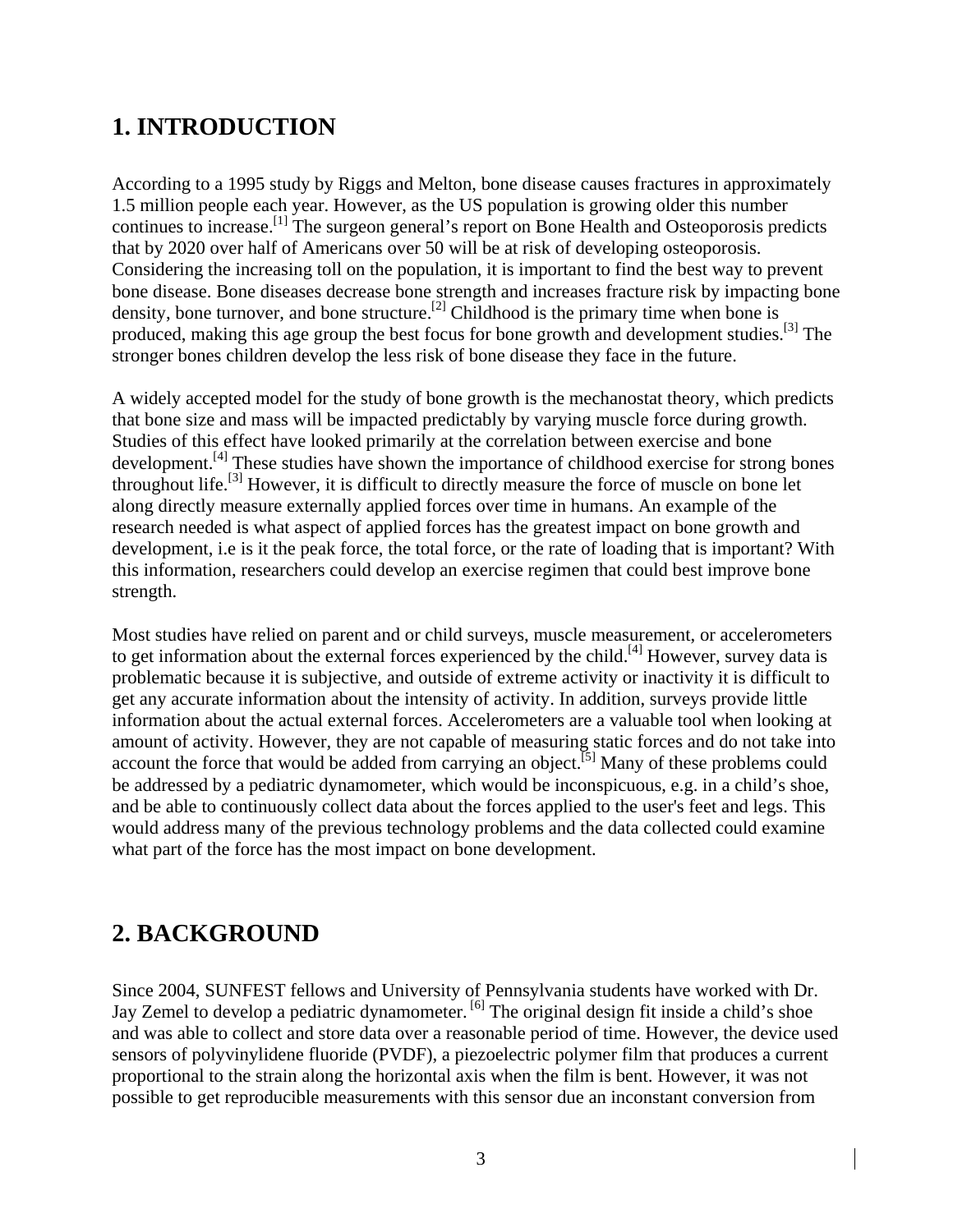strain to the vertical force. A SUNFEST fellow in 2009 tried using a different type of piezorelectric sensor from Emfit Ltd. called a piezoelectret.[6] The electret principle uses dipoles induced across small air voids to generate a current when a vertical force compresses the dipoles in the air voids. Although these sensors were able to get reproducible measurements at a constant temperature, the sensor was temperature sensitive, causing a drift in the results that was unacceptable. To overcome this problem a less thermally sensitive sensor based on a "pressure sensitive ink" was selected to measure the force, the FlexiForce A201 force sensors shown in Fig. 1.<sup>[8]</sup> The FlexiForce A201 conductance changes linearly with the applied force (F). The linearity simplifies determining the force from a calibration since  $F = k(1/R)$ , where k is a constant and R is the measured resistance.



**Figure 1: Construction of FlexiForce© A201 sensor. [8]** 

# **3. GOALS**

The pediatric dynamometer is to be used by Dr. Babette Zemel, the Director of the Nutrition and Growth Laboratory at the Children's Hospital of Philadelphia, to study the impact of forces through the feet on child bone development. In order to directly measure the external forces on children's bones, a portable unobtrusive device that measures force needs to be developed. The pediatric dynamometer must fit inside a child's shoe, accurately measure the force, and collect and store the data over a reasonable period of time. The data are communicated to a computer using a standard RS232 cable when the measurement period is completed. Past projects have been able to create a device that was able to do all of these except accurately measure the force. In order for the device to work with the FlexiForce A201 sensors, the analog section of the device has to be redesigned. The goals for redesigning the device are as follows: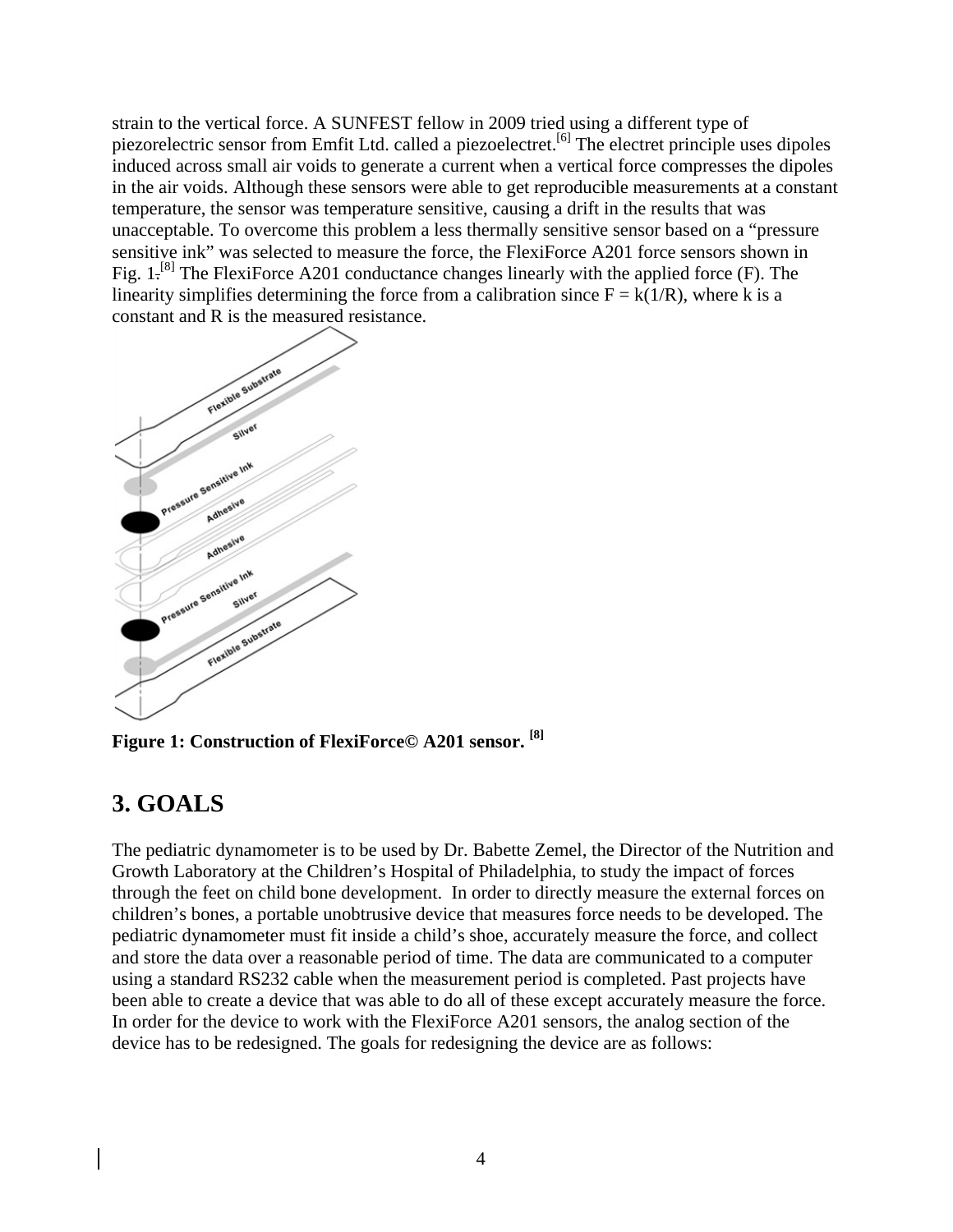Modify the existing user interface to work with the new system. Build a working circuit that is as small as possible. Modify the existing microprocessor program to take the necessary data and relay it to the computer. Calibrate the sensor.

# **4. DESIGN AND BUILD OF THE PEDIATRIC DYNAMOMETER**

#### **4.1 Device Overview**

The device consists of consists of a dual operational amplifier chip, the OPA2237, a Reg710 3V voltage stabilizer, a PIC 18F14K50 microprocessor, and a Numonyx M25P16 flash memory. A schematic of the circuit can be seen in Appendix A. The switch from the piezoelectric to the FlexiForce A201 sensor required a different signal coupling circuit. The PIX 18F14K50 microprocessor controlled the operation, timing of the measurements, data acquisition and transfer, etc., as well as converted the analog signals from the two op amps to digital format. The Numonyx memory chip stored the digitized data on board the device until read-out. These components were selected to match those used in another device developed at Penn, the Neonur. This device measures pressure changes in a baby bottle.<sup>[9]</sup> Although the purpose of the Neonur is different from the FootPAD, the underlying circuitry using the microprocessor and memory chip is the same.

#### **4.2 Basics of FlexiForce A201 Sensors**

The FlexiForce sensor is composed of two layers of silver connected to pressure-sensitive ink. This pressure-sensitive ink is only in the circular end of the sensor, so this is the only area where force is sensed in the device. The pressure-sensitive ink acts as a variable resistor, while the silver layers extend to connectors that can plug into the device. The resistance varies linearly with the applied force and since  $V = IR$ , so does the voltage. Once the proportionality constant is found this can be used to calculate force as  $F=kV/I$ .

#### **4.3 Circuit Design**

One of the goals of the project was to make the circuit as small as possible, however for testing a larger circuit was needed. The smaller circuit, which measures 1.23 in x 1.56 in, is shown in Appendix B. The larger circuit, shown in



**Figure 2 FlexiForce sensor used in device.[8]**

Appendix C, has wires attached at some of the vias to allow for easier testing.

#### **4.3.1 Gain Circuit**

The gain circuits for both sensors are set up as non-inverting amplifiers. Considering the variable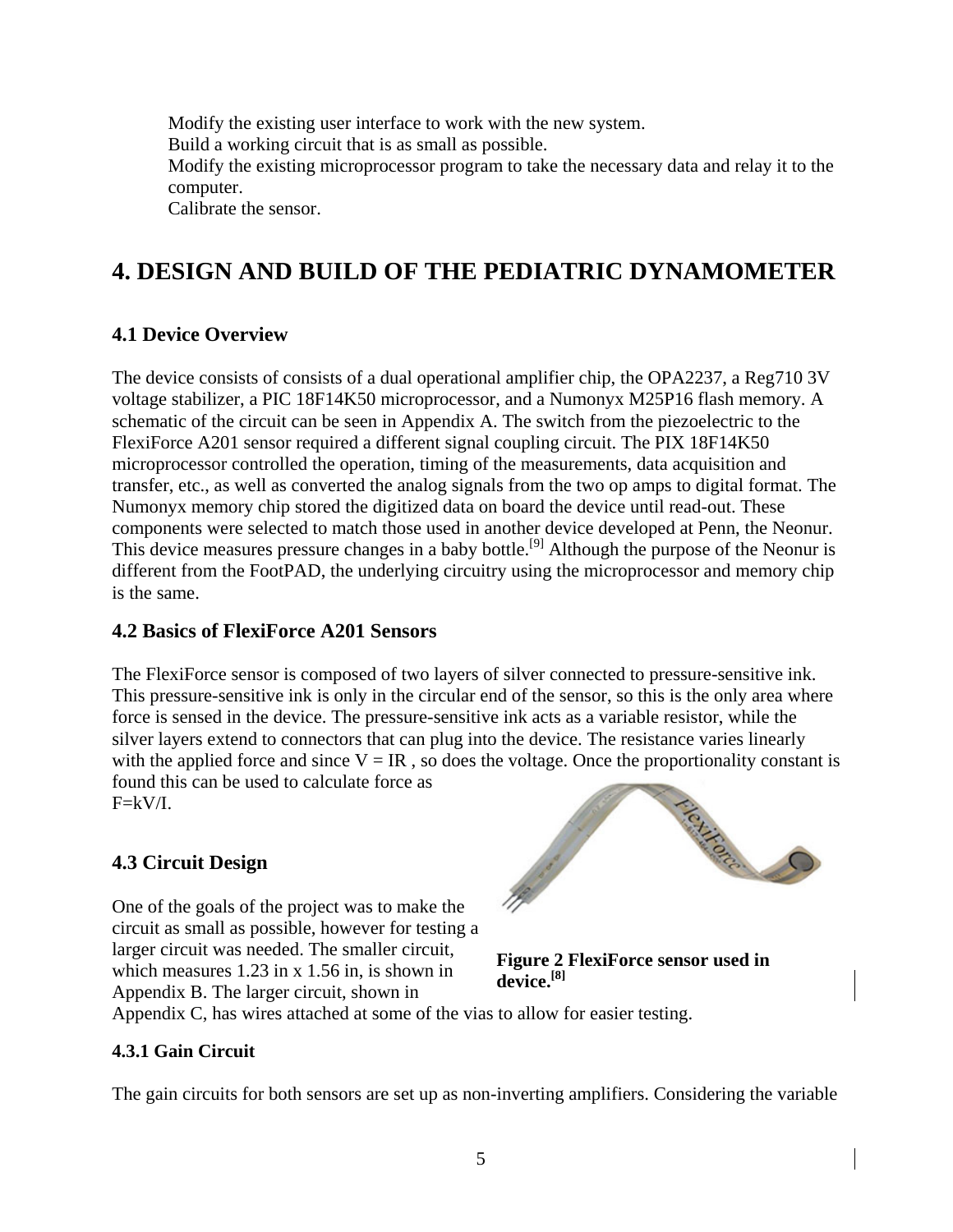sensor resistance as  $R_S$  and the load resistor as  $R_L$  the voltage in to the amplifier ( $V_m$ ) is

я, e qu  $R_t$  -  $R_s$  (1). The load resistor keeps the current drawn from the battery to a minimum. The value for R<sub>L</sub> was decided by testing the gain circuit on a breadboard across a range of forces at varying resistances. The resistance of  $R_L=1000\wedge$  was determined to be the highest resistance with a reliable output, drawing only 3mA of current.

A non-inverting operational amplifier configuration gives the equation

 $Y_i = ($  $\frac{R_i}{n}$  + 13V<sub>m</sub> Sensor Sensor2 (2). The microprocessor IC1A has an 8bit processing unit, meaning that it can operate with numbers up to  $2<sup>8</sup>$  $= 256$ . For the best resolution we want OPA223 B1 this to be equivalent to close to 2.56V. **AAA** Based on data taken with the breadboard circuit without amplification, a gain of 17 was needed. This means that output ĸ,  $-16$ 

л, . Based on the resistors at hand,

**Figure 3 Gain circuit used in device**

 $+3V$ 

IC1B

**OPA223** 

output

ww

╧

 $R_1 = 2430 \wedge$  and  $R_2 = 150 \wedge$ , giving a gain of 17.2. Saturation of the operational amplifier is not a concern because the same voltage input, 3V, to the sensor is used in the amplifier and the output has been set up to stay below 2.56V.

#### **4.3.2 Voltage Stabilizer**

A voltage stabilizer is critical for accurate results from the device. As seen in the equation 1, the voltage output (what is recorded from the sensor) is dependant on  $V_{in}$ . As the battery is drained Vin would decrease, causing a drift in the results. The voltage stabilizer prevents this drift from happening. Texas Instrument's Reg710 3V was chosen for the part. This allows for the battery to go down to  $2.8V^{[10]}$  and still produce a 3V input to the rest of the circuit. In addition this device works with as little as 10mA current.

#### **4.3.3 Microcontroller and Flash Memory**

The Microchip PIC18F14K50 is the microcontroller used in the FootPAD. This chip employs software generated with the MPLAB and the C18 compiler. This software, distributed by Microchip, enables software to be written in C for the device rather than the more difficult-tounderstand machine code that microchips use.

In addition to having analog-to-digital conversion capabilities, the PIC18F14K50 can communicate with the computer via the RS-232 protocol. The RS-232 cable used allows the device to interface with the computer using a USB connection rather than a serial connection. To make the pins line up appropriately between the USB cable and the board, a connector as shown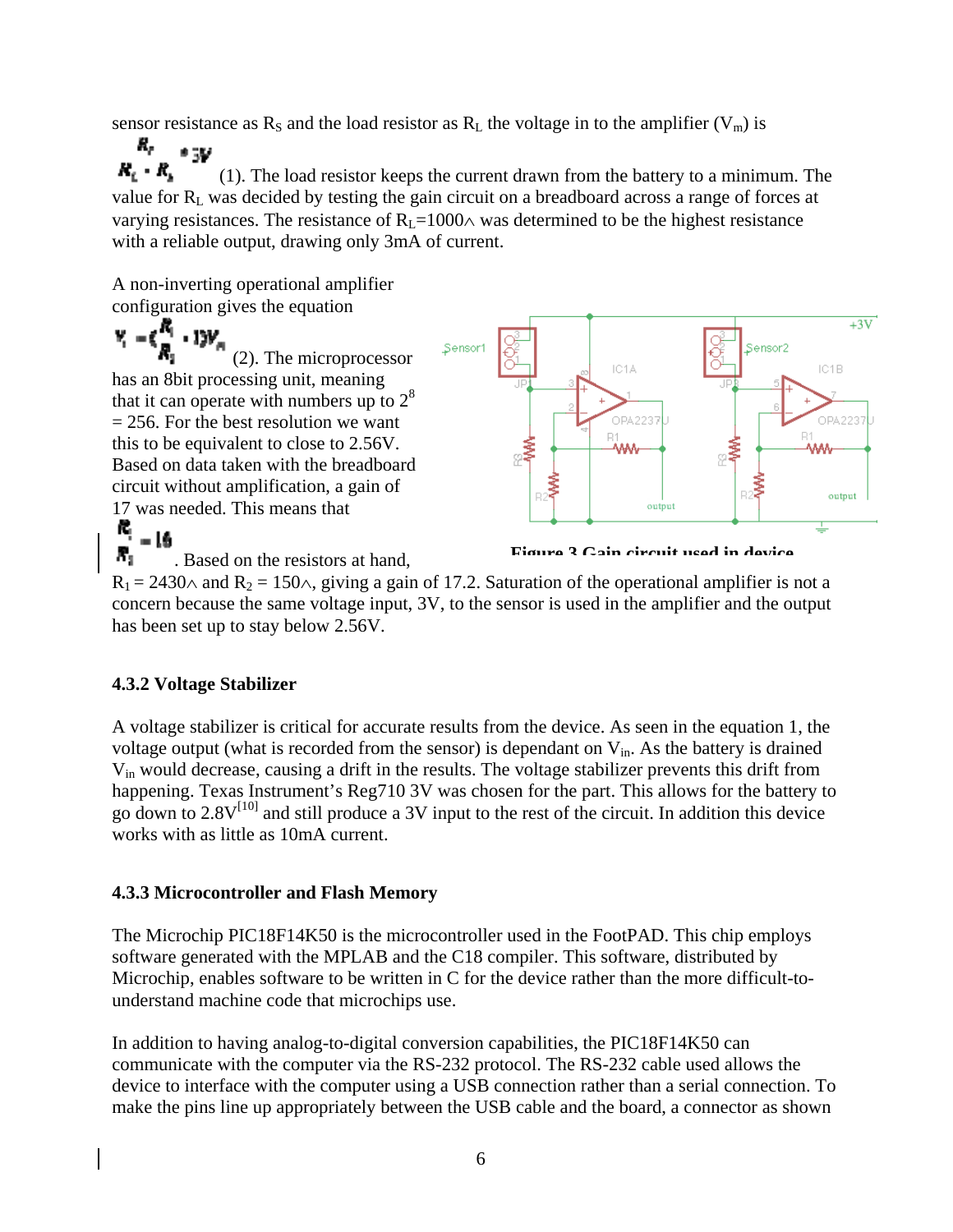in Figure 4 is used to switch the pins. Also, the serial peripheral interface (SPI) mode enables 8bits of data to be transferred to and received from the flash memory simultaneously. Both the flash memory and microprocessor can run on single supply voltage and draw little current, thereby extending the battery life of the device.

#### **4.3.4 Constructing the Board**

The circuit board was cut using a new LPKF Promat® S62 circuit board plotter. This machine was new to the University. Therefore, a protocol was developed to take a design from an EAGLE plot to a cut board ready to be soldered. In order convert an EAGLE file to a finished board; a set of jobs was first created to export the correct files from EAGLE to be used in Circuit CAM. A procedure was then developed to import these files into Circuit CAM, create the correct paths for the machine to follow when cutting out the board, and export the file to the machine operational software, BoardMaster. The last part of the protocol is used to import the paths to BoardMaster and cut out the board with this program. Although the machine is more automatic than the previous version used, many quirks needed to be worked out before the board could be successfully cut.

Once the board was cut, the components were then soldered on the board. However, due to the small size it was difficult to solder all of the components without creating a short circuit. Each component was checked and sometimes multiple versions of the board were made to ensure the connections were made correctly. The completed board is shown in Figure 4 with USB cable connector and a quarter for scale.



**Figure 4 Finished circuit board.**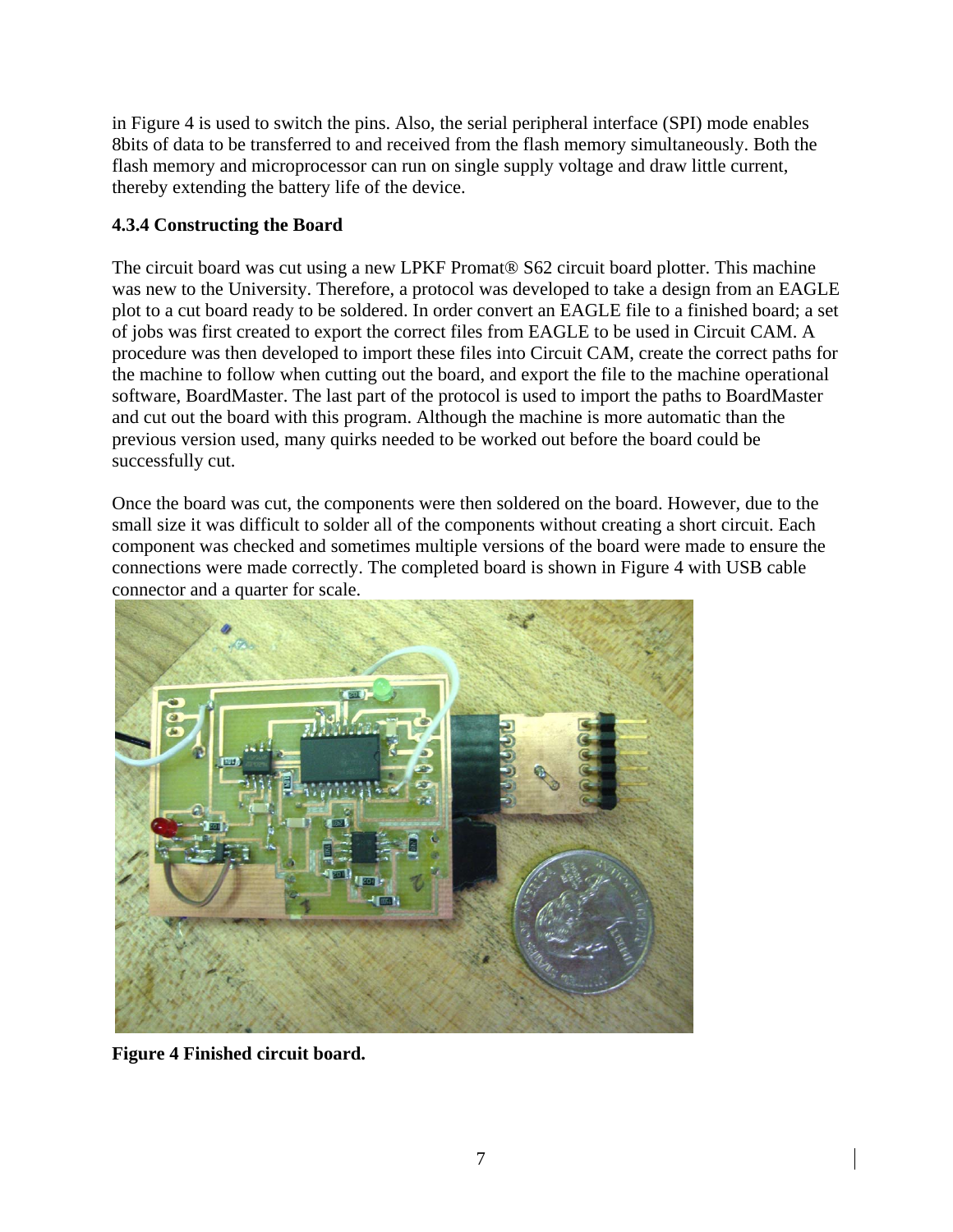### **4.4 Microcontroller programming**

The programming used in this device is the same as that used in the Neonur.<sup>[9]</sup>

## **5. TESTING**

Thus far we have not been able to get the fully implemented circuit to work consistently, so much of the testing has been done using a breadboard. With the breadboard circuit the voltage output from the amplifier could be directly measured, bypassing the need for any of the other components of the circuit design.

### **5.1 Verification of FlexiForce A201 Sensor Viability**

Before the sensor could be implemented as part of the device, we needed to verify that it met the conditions needed. First, the sensor needed to be able to accurately measure force. Second, the sensor needed to not drift with changes in temperature at least between room temperature and around body temperature.

#### **5.1.1 Accuracy**

For the FlexiForce A201 sensor to accurately measure force it needed to have a consistent relationship between the voltage output and the applied force. According to the manufacturer, there should be a linear relationship between force and voltage output. To test this the voltage output was measured at varying forces. The force was measured using a scale and the voltage output was measured using a voltmeter.





As shown by the R-squared value in Figure 5, the sensor is accurate within the needed 10% .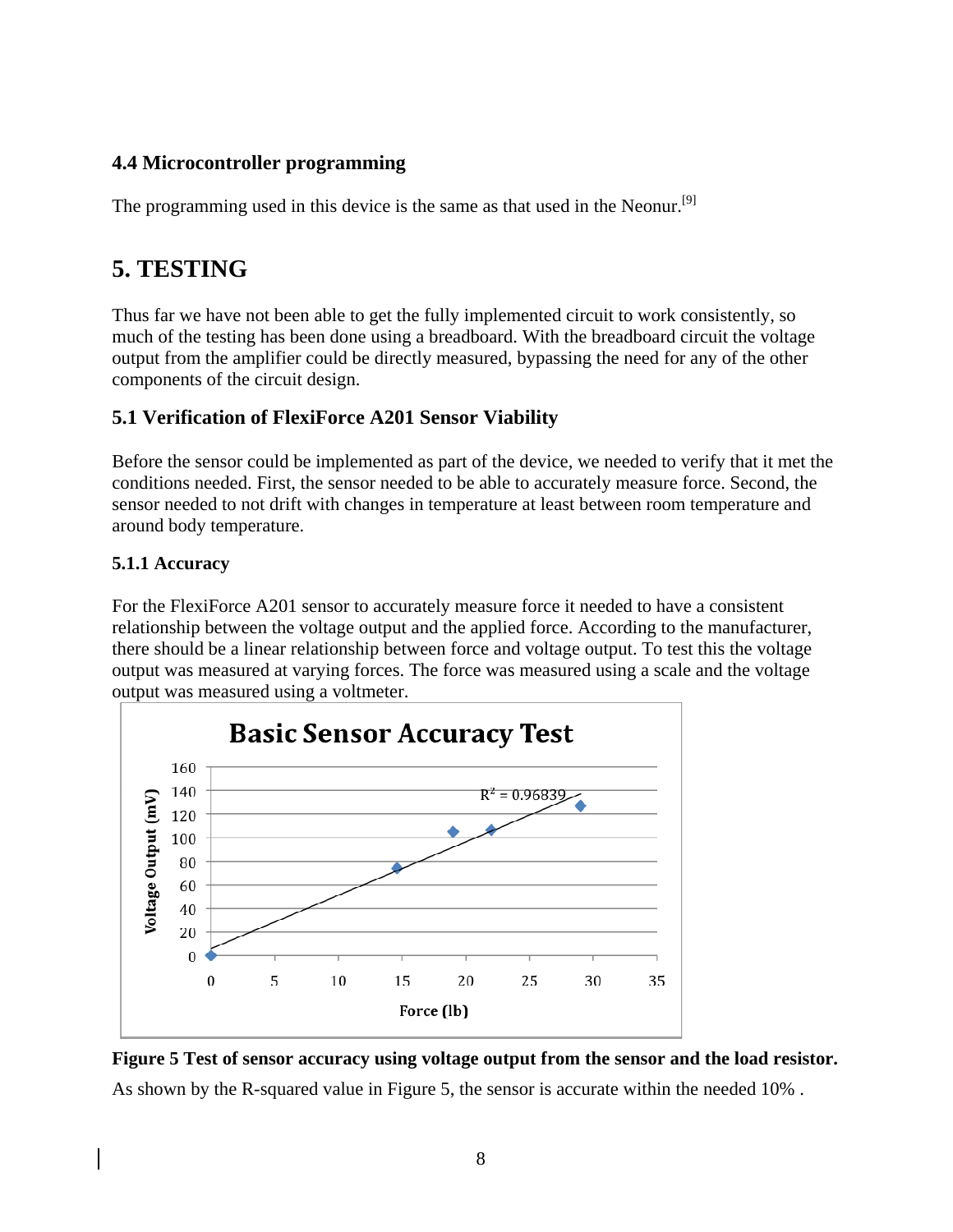#### **5.1.2 Temperature Sensitivity**

In order to test the temperature sensitivity, the force was kept constant while an object placed under the sensor heated up. Throughout the test, which went to a temperature slightly higher than body temperature, the output voltage only varied .05%. This shows that the FlexiForce A201 sensors successfully avoids the main problem encountered with the piezoelectric sensor used in earlier models.

### **5.2 Preliminary Device Tests**

The working circuit was tested against a force plate. The force plate, used by CHOP, is known to be very accurate. The device was placed on top of the force plate and stepped on one time. The reading from the force plate is shown in the top of Figure 6 and the reading from the FootPAD device is shown in the bottom of Figure 6.



**Figure 6 Step test as recorded by the force plate and the FootPAD.** 

The profile of the two recordings is very similar. This indicates that the device is working correctly and the potential to be calibrated with the force plate. It is important to note that the force plat is recording an average of the forces over the foot, while the FootPAD is recording only the point force acting on one area of the heel. This difference in measuring can account for the difference seen in the recording.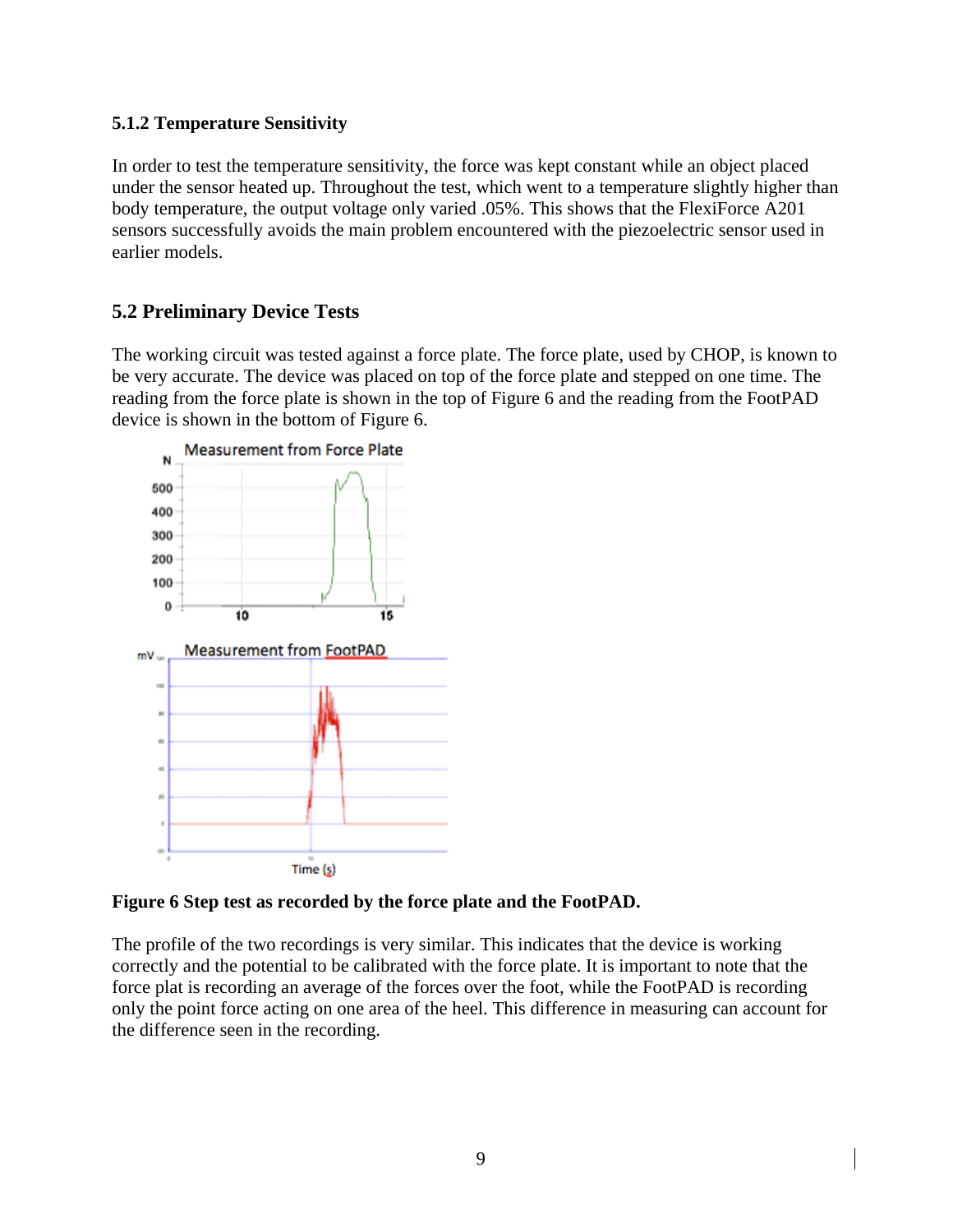

**Figure 7 Voltage output data from walking and jump test performed with the FootPAD.** 

The other tests done with the FootPAD were a walking test and a jumping test. These were both done by having the device attached to the ankle of the tester and the sensor attached to the heel of the shoe. As can be seen in Figure 7, both of these tests gave results with consistent readings. In addition these tests were repeatable and the profiles. This consistency shows that the device will be able to accurately measure the forces applied to the load bearing bones.

## **6. CONCLUSIONS**

Preliminary tests with the sensor on a breadboard demonstrated the viability of using a piezoresistance sensor for the FootPAD device. A circuit, which will be used in the device, was designed and built. A procedure for doing this completely in the lab was also developed. This procedure will make it possible for the device to be consistently reproduced and modifications made easily as needed when Dr. Babette Zemel is using the device. The preliminary tests show promise for the usability of the device as it is designed currently. However, much work is still needed before the device can be fully implemented.

## **7. FUTURE WORK**

#### **7.1 Software**

Although the circuit is set up to work with two sensors, one at the ball of the foot and the other at the heel of the foot, the software can currently only read in one sensor. In order to get more accurate data this needs to be modified so that it can read from both sensors during the same trial.

#### **7.2 User Interface**

Currently data can be taken off of the device using either the graphical user interface developed for the Neonur or through the hyperterminal. It is important that the device be simple enough for anyone to use. The hyperterminal requires extra knowledge, so it is best if a person does not need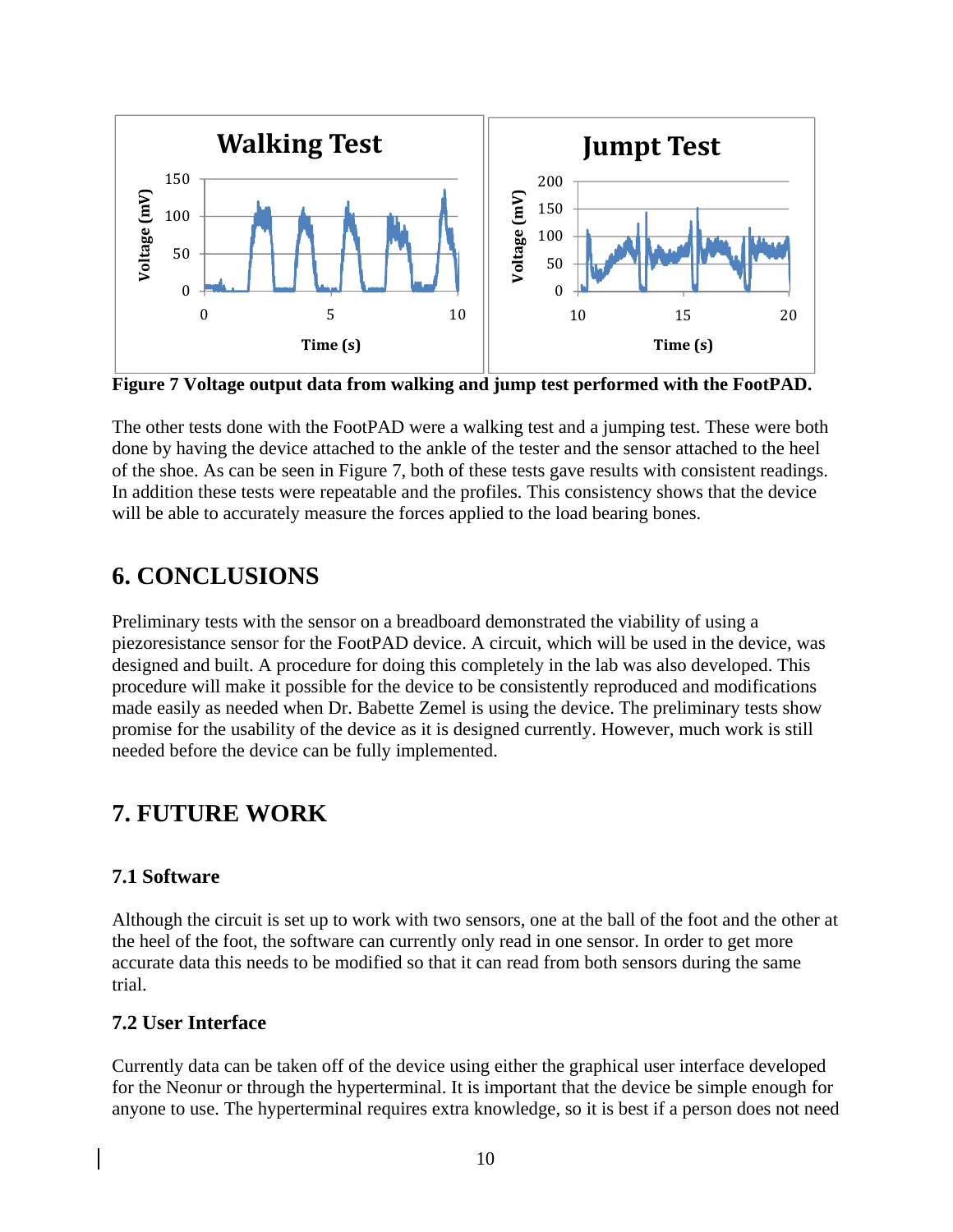to use this. Although the Neonur application is straightforward, it has extra functionality that is not necessary for this device and does not work with data coming in from two channels. It would be best if the user interface were created to only connect to the device, export two text files with the data in from testing, and allow for data collection with a real-time graph of the results.

### **7.3 Device Testing**

Although the device is operational, it was not fully tested due to time constraints. The FootPAD now needs to be tested and calibrated. A past SUNFEST fellow<sup>[11]</sup> created a device meant to calibrate the FootPAD. This device uses a clock motor to cyclically load the FootPAD, imitating the loading present while walking. It is important to calibrate the device in order ensure accurate measurements. In addition, testing with the device in a shoe is important. This type of testing will show how the device works with the added heat and friction present in a shoe and the constantly changing loads while a person walks.

### **7.4 Shoe Integration**

A key aspect for the device to be successfully used with children is that it be "invisible." For this to be true the device needs be integrated in a package that can be put in any sized shoe with padding, so that it cannot be felt. In addition it needs to be able to be easily removed and replaced, so that the parent or researcher can collect the data without the child noticing. If children are aware of the presence of the device they are likely to either play with it or change their habits.

# **8. ACKNOWLEDGMENTS**

I would like to thank my advisor Dr. Jay Zemel. He has truly been a great mentor. He is always willing to help me and make sure I fully understand everything. I really appreciate his focus on learning over results. I would also like to thank Dr. Van der Spiegel. He has done an amazing job organizing the SUNFEST program with workshops and guest speakers throughout the summer. I would also like to thank Sanket Doshi for all of his help with the programming, even as he was moving across the country. In addition, I would like to thank all of the SUNFEST and LSRM fellows for making this summer such a great experience. Lastly, I would like to thank the National Science Foundation for funding this program and making this amazing experience possible.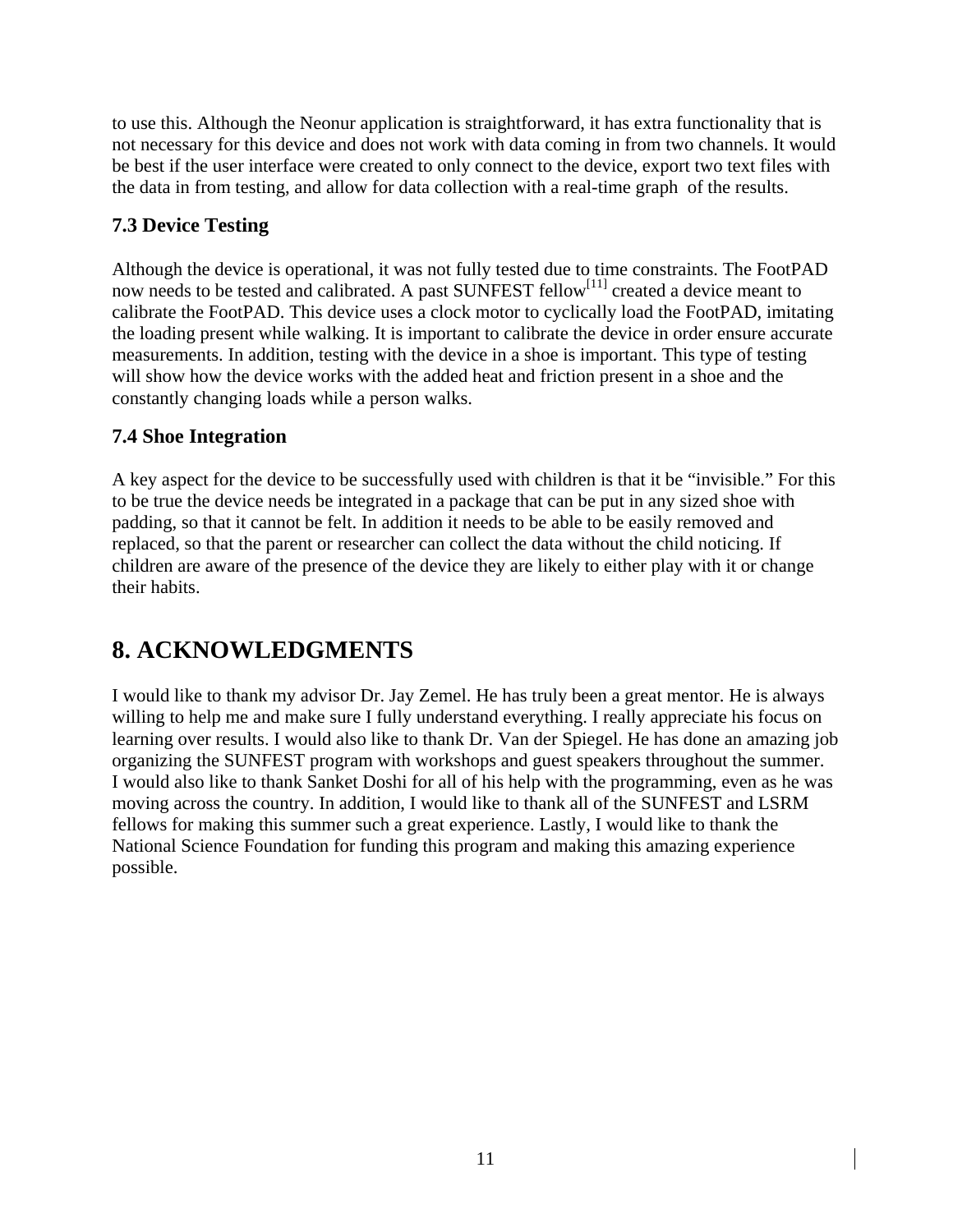## **9. RESOURCES**

1. US Department of Health and Human Services. *Bone Health and Osteoporosis: A Report of the Surgeon General.* Oct. 2004.

2. National Osteoporosis Foundation. *NOF – Bone Mass Measurement*. [Online]. Available: http://www.nof.org/osteoporosis/diseasefacts.htm.

3. International Osteoporosis Foundation. *Bone Development in Young People*. [Online]. Available: http://www.iofbonehealth.org/patients-public/more-topics/bone-developmentinyoung-people.html.

4. S. L. Bass, P. Eser, R. Daly, "The effect of exercise and nutrition on the mechanostat," *J*. *Musculoskelet*. *Neuronal*. *Interact*., vol. 5, no. 3, pp. 239 – 254, Apr. 2005.

5. D. P. Cliff, J. J. Reilly, A. D. Okely, "Methodological considerations in using accelerometers to asses habitual physical activity in children aged 0-5 years," *J. Science and Medicine in Spor*t, vol. 12, pp. 557-567, 2009.

6. K. Gerasimowicz, *Pediatric Physical Activity Dynamometer.* SUNFEST 2009, Center for Sensor Technologies, Univ. of Pennsylvania, 2009.

7. A. A. Barlian, W. Park, J. R. Mallon, A. J. Rastegar, B. L. Pruitt, "Review: Semiconductor Piezoresistance for Microsystems," *Proc. IEEE Inst Electr. Electron Eng*, vol. 97, no. 3, pp. 513- 552, Mar. 2009.

8. FlexiForce©, FlexiForce© Sensors. [Online]. Available: http://www.tekscan.com/flexiforce/flexiforce.html.

9. S. J. Doshi, *Neonur – System to Measure Neonatal Feeding Characteristics*. Thesis, Electrical Engineering Department, Univ. of Pennsylvania, 2010.

10. Reg710 Datasheet, Texas Instruments. [Online], Available: http://focus.ti.com/lit/ds/symlink/reg710-5.pdf

11. O. Tsai, *Dynamometer- The New Activity Monitor*. SUNFEST 2004, Center for Sensor Technologies, Univ. of Pennsylvania, 2004.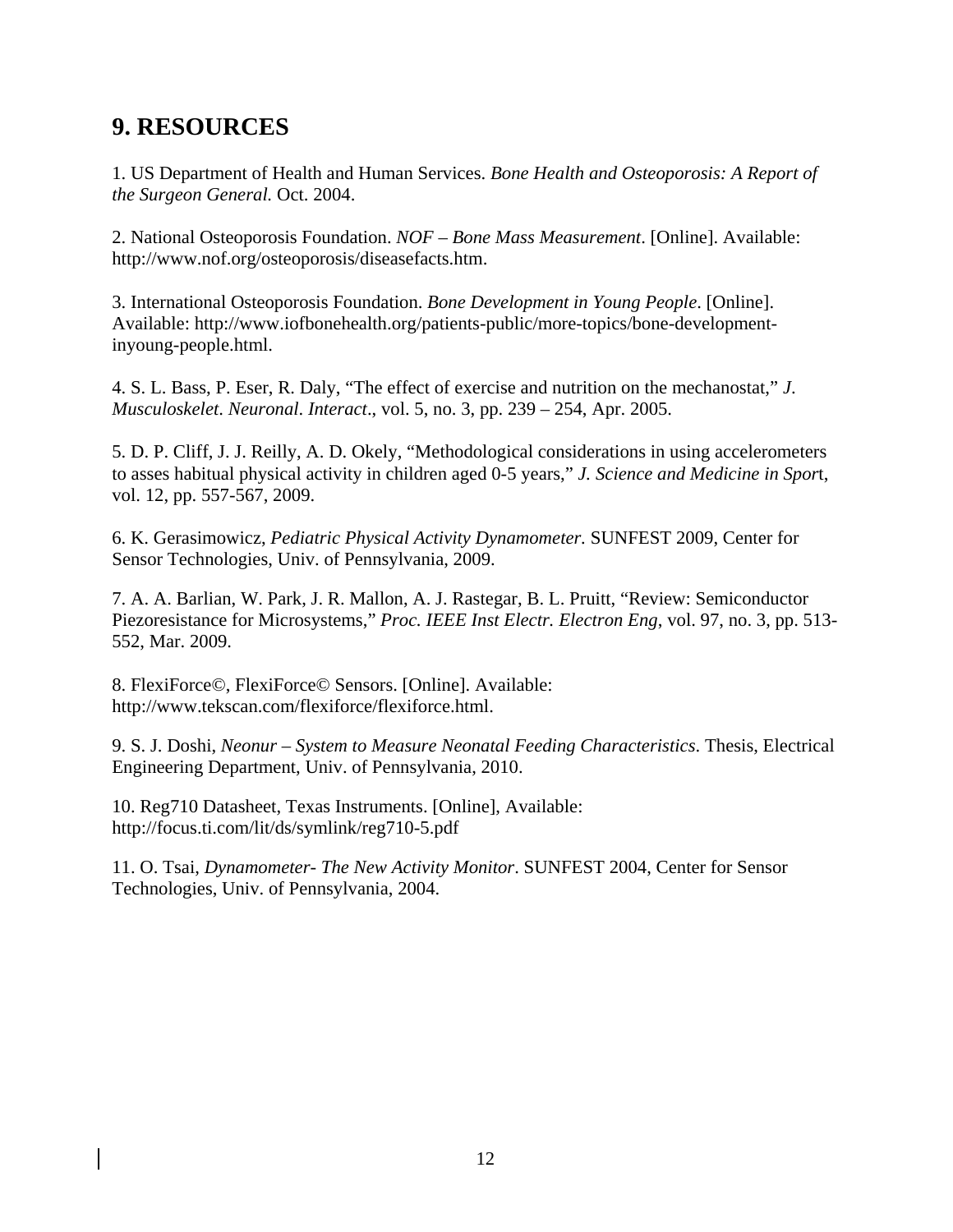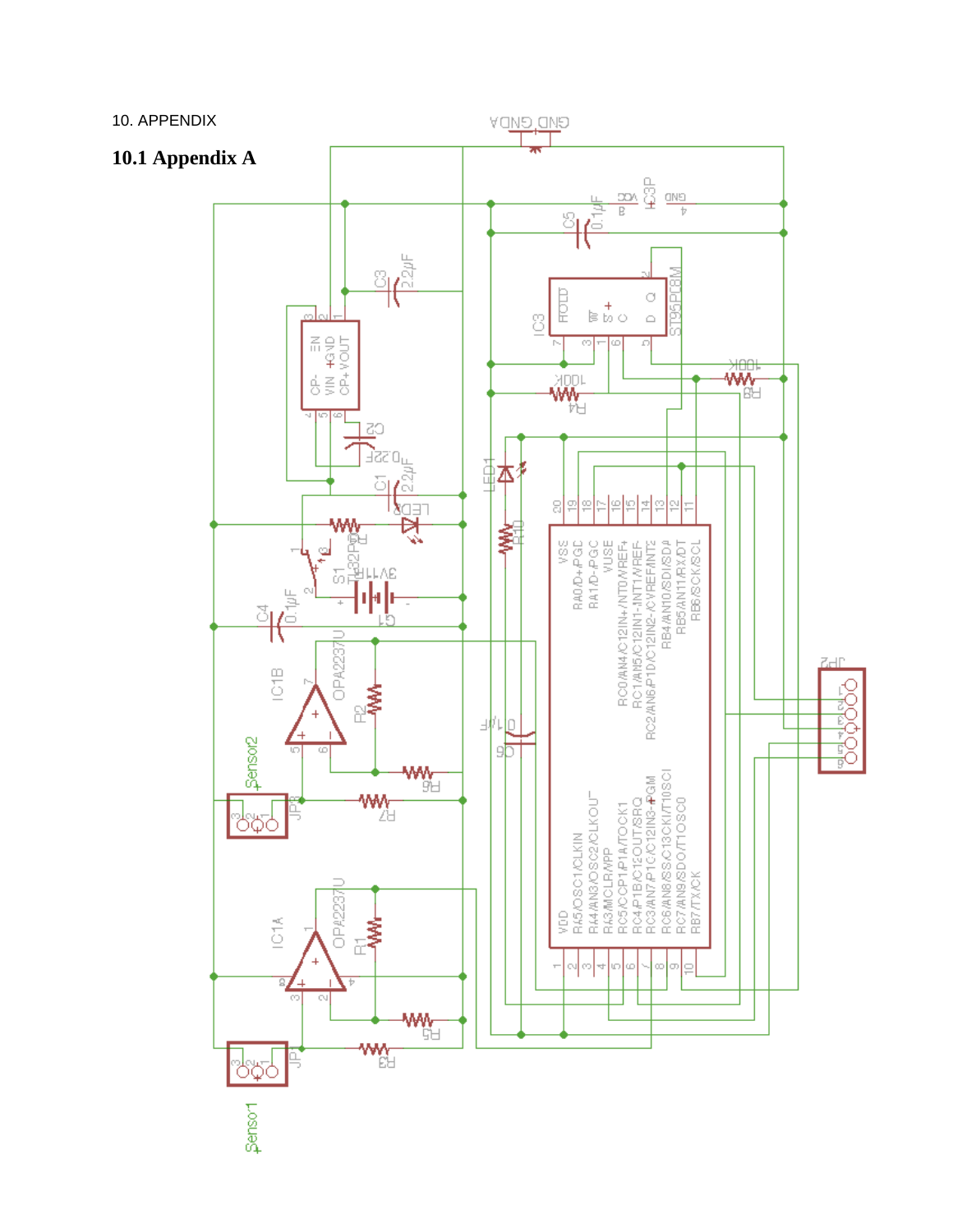# **10.2 Appendix B**

Top of Board



Back of Board

 $\overline{\phantom{a}}$